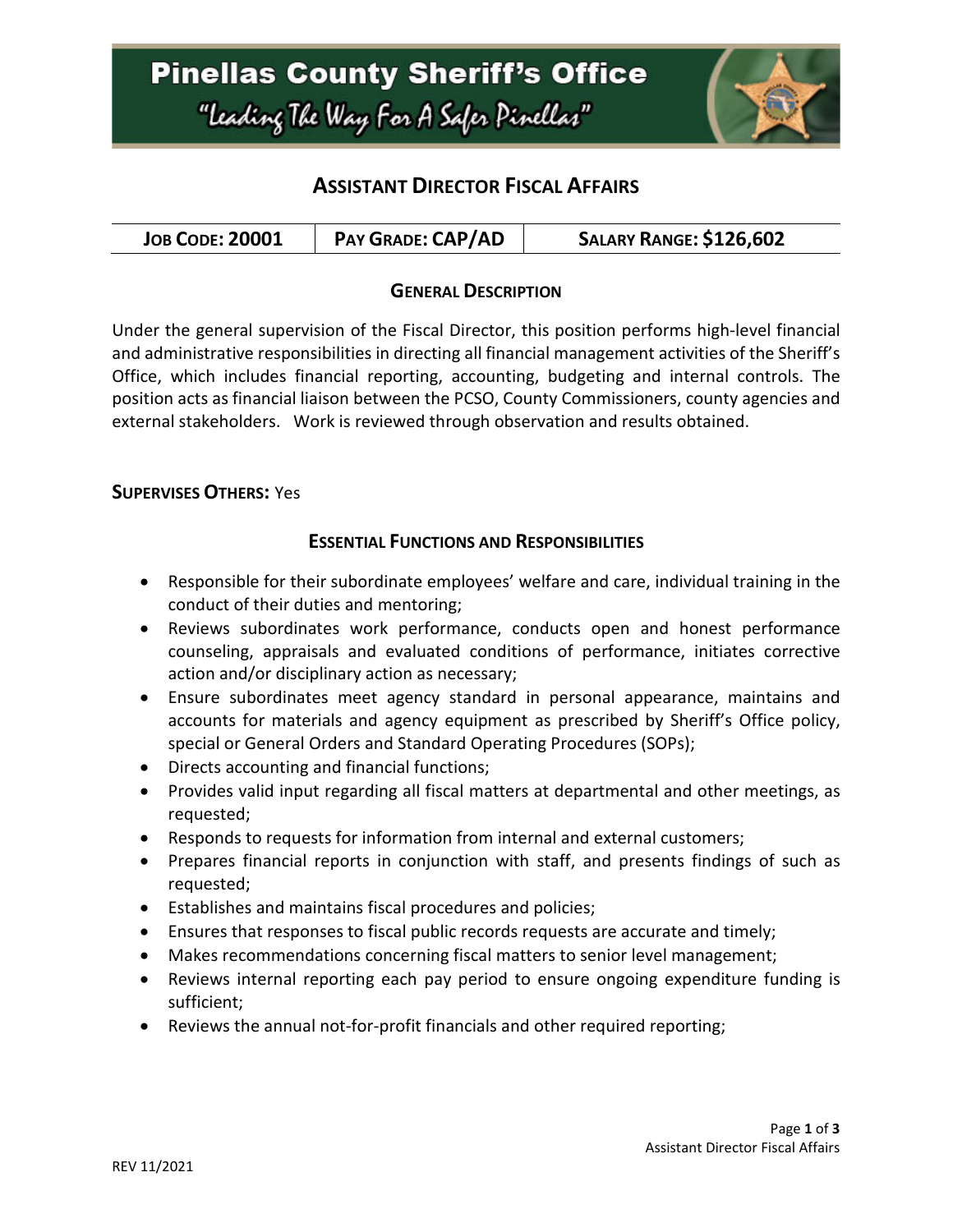# **Pinellas County Sheriff's Office** "Leading The Way For A Safer Pinellar"



- Oversees the preparation of the agency legally required annual financial reports for review and approval by the Director of Fiscal Affairs and directs implementation of new GASB pronouncements and efficiency measures;
- Conducts training on fiscal issues throughout the agency;
- Reconciles the budget monthly as recorded in the agency's accounting system with the budget as approved by the Board of County Commissioners (BCC);
- Maintains and calculates the cost allocation plan used for the basis of the MSTU Calculations, municipal contracts and federal reimbursement rate calculations;
- Reviews the monthly reports, such as financial statements, projections and equity balances;
- Reviews revenue input and projections;
- Understands and reviews reports related to grant billing and reporting;
- Works with the PCSO's actuaries providing the required information for reporting;
- Works with subordinate managers to produce the Annual Report required by FS 218;
- Understands and reviews multiple aspects of fiscal to include insurance accounting, payroll activities, general accounting, banking services, and budgeting;
- Serves as backup support to Fiscal Director;
- Participates in Sheriff's Office recruitment and community relations activities as directed.

Regular and reliable attendance is required as an essential function of the position.

This position is considered essential and, in the event of an emergency or natural disaster, will be required to report to work.

This list is not intended to be all-inclusive and you may not be responsible for every item listed. The employer reserves the right to assign additional functions and responsibilities as necessary.

### **QUALIFICATIONS**

- Graduation from an accredited college or university with a Bachelor's Degree in Accounting or Business Administration or related field AND six (6) years' experience in a Fiscal related field AND three (3) years' supervisory experience OR
- Or equivalent combination of education and experience
- Certified Public Accountant (CPA), Certified Public Finance Officer (CPFO), or Certified Government Finance Officer (CGFO) designation preferred
- Must possess a valid Florida driver's license
- Consideration for this position requires a credit check